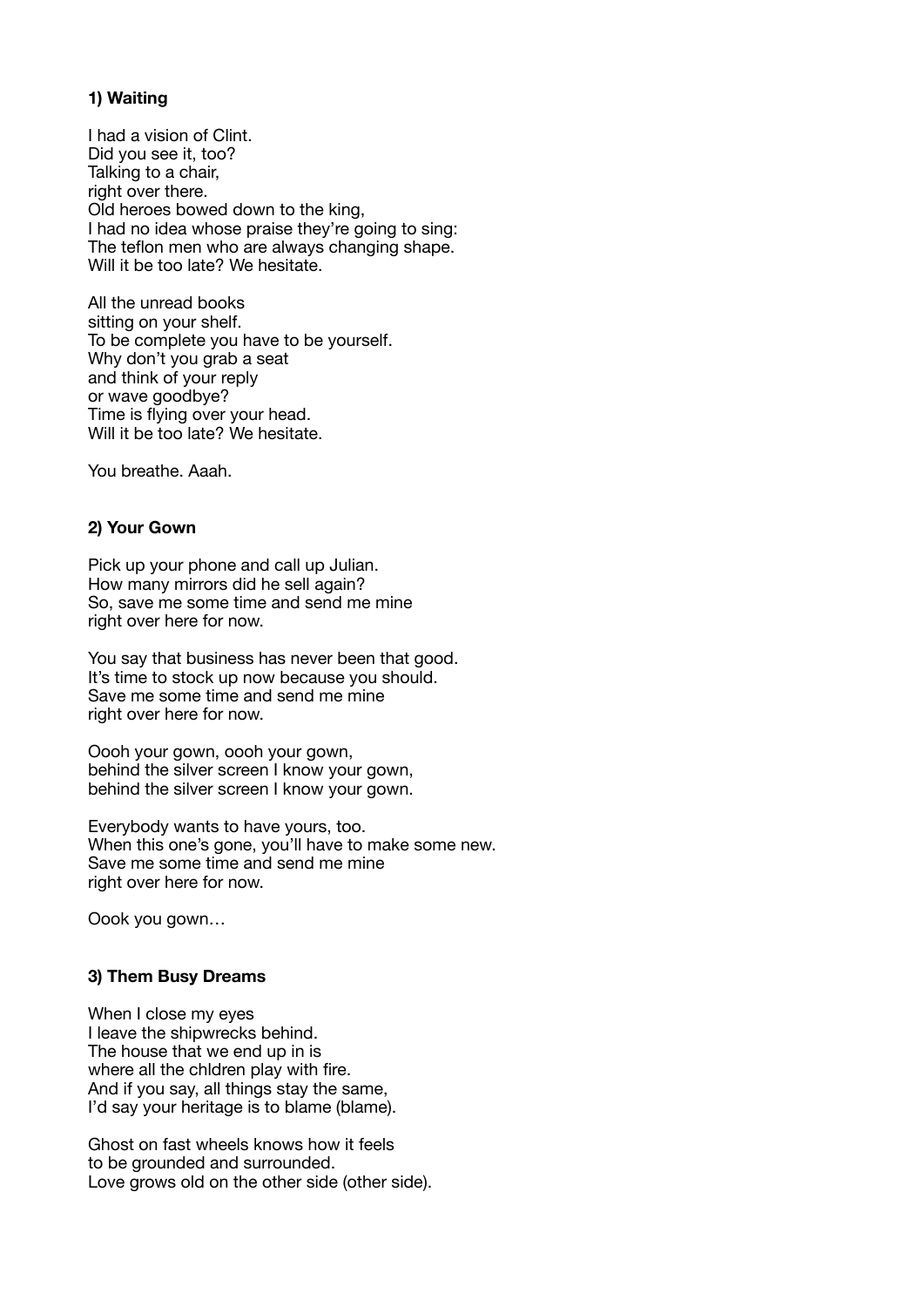#### **4) Come And Gone**

No comfort on the radio. The warriors play their videos. There ain't no voice to keep me warm. Your anger is pulling me apart, apart.

When your home has come and gone. The streets have swallowed your only one. Your're not quite out and not quite in. Do they wonder where you're been, you've been?

### **5) Play With Fire**

Ah, Brazil likes to play with fire. Ah, you like them so strong.

Ah, ah.

Ah, Brazil, you love to play with fire. Ah, Brazil, you love to play with fire.

Ah, ah.

# **6) Going Out**

Call up your friends because it's been much too long. We are going out, we are going out now.

Call up your friends because it's been much too long. We are going out, we are going after all.

Alone in your room where you travelled with gloom, It was high time to climb down the fire escape stairs. No visits allowed, you were trapped in your cloud. How many nights have you stayed out of sight, on your own?

Call up your friends…

The city is big and the city is small, You'll rest your mind when you're having a ball. How many nights have you stayed out of sight, on your own?

Call up your friends…

### **7) Olive Green**

Men in olive green waiting to take you away. They don't listen, they don't hesitate.

There is no surprise in the old woman's eyes. Men in olive green, they have their means.

Men in olive green waiting to take you away. They don't listen, they'll have their way.